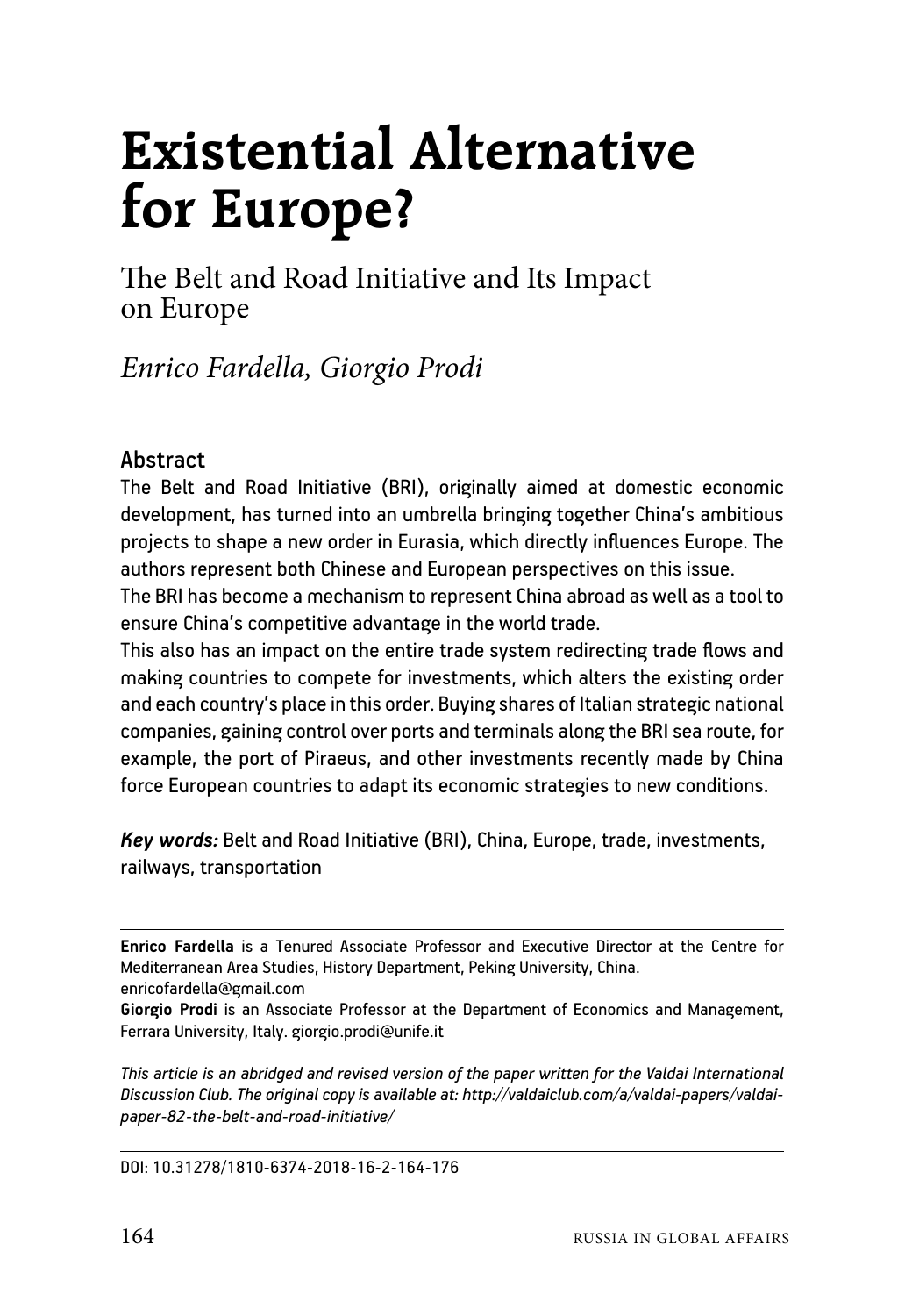## THE ORIGINS OF THE BELT AND ROAD INITIATIVE

When Chinese President Xi Jinping during his official visit to Kazakhstan in September 2013 launched the Belt and Road Initiative (BRI), his signature foreign policy initiative, he certainly did not have Europe in mind.

The first embryo of the BRI was deeply rooted in Chinese domestic policies. At that time, the newly appointed Secretary General of the Chinese Communist Party was absorbed by its fierce anti-corruption campaign and at the same time in a simultaneous and difficult attempt to rebalance Chinese economic growth. Foreign policy agenda was mostly focused on regional tensions due to the U.S. new "pivot" to Asia and growing disputes with neighboring countries (Japan, the Philippines, and Vietnam *in primis*). In this context, the BRI had a twofold function:

- expand the scope of the Great Western Development Strategy, the national campaign aimed to boost the development of Chinese internal provinces, by improving infrastructural and economic communications between Chinese poorer provinces and neighboring areas, such as Central Asia;
- devise a successful hedging strategy vis-à-vis the U.S. rebalancing in Asia via a continental policy aimed to expand Chinese influence in areas not controlled by pre-existing hegemonic orders.

Europe was just a peripheral component of the BRI, mostly functional to revive the legendary aura of the Silk Road that peacefully crossed Eurasia.

The implementation of the BRI was attributed to the National Development and Reform Commission, an inward-looking institution devoted to the development of the planned economy and, hence, poorly equipped for the development of international cooperation. In its first year of existence, the BRI was mostly mentioned in subsections of official documents related to Chinese domestic economic development—as in the December 2014 yearly report of the Central Economic Work Conference—and it was never associated with economic relations with Europe.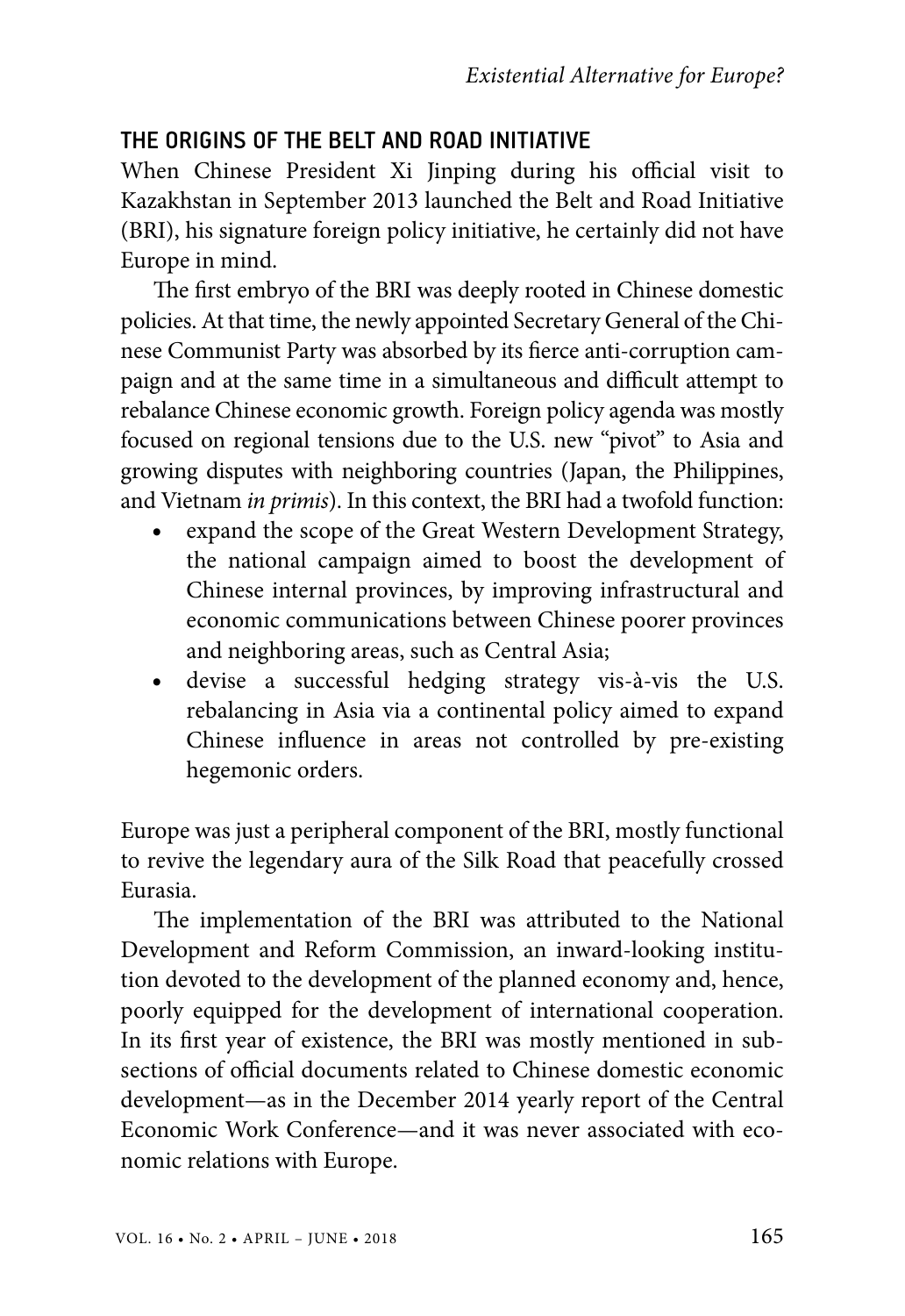In the diplomatic field, the BRI started making its timid appearance at the beginning of 2014 in Xi Jinping's conversations with some key regional partners, including his meeting with Russian President Vladimir Putin during the opening of the Winter Olympic Games in Sochi. Interestingly enough, at the official meetings held on the same days by Xi Jinping with some European leaders, such as Czech President Miloš Zeman and Greek President Karolos Papoulias, the BRI was never mentioned.

A few weeks later, during his official visit to Paris for the celebration of the 50th anniversary of Sino-French diplomatic relations, President Xi Jinping gave an inspiring speech deeply influenced by his top ideologue Wang Huning's "China's Dream" idea based on the great renewal of the Chinese nation. "Napoleon Bonaparte," he said, "once compared China to a sleeping lion and observed: 'When she wakes she will shake the world.' Now China, the lion, has awakened, but it is a peaceful, amicable, and civilized lion." It is a very powerful and symbolic image indeed: Xi Jinping, the leader of the "awakened lion," for the French is the personification of Napoleon's prophecy and for the Chinese, who traditionally believe in the ability of the lion to protect humans from evil, he acquires a metapolitical legitimation. Yet, that eloquent symbolism notwithstanding, no mention of Xi Jinping's signature project was made by the Chinese leader in France, nor in Germany a few days later.

These trips, however, were part of a wider charm offensive towards Europe in an important moment for the negotiations on the Transatlantic Trade and Investment Partnership (TTIP) between Washington and Brussels. This partnership risked to jeopardize China's advantages in trading with the Old Continent, and this posed a threat to Xi Jinping's attempt to sustain China's economic transition to a more stable economic growth (the so-called "new normal").

## XI'S PUSH FOR EUROPEAN MARKETS

While Xi Jinping was engaged in his trips to European countries, Chinese financial institutions started flooding Europe with investments. Italy, a rich European country significantly affected by the financial crisis, a dynamic manufacturing power in desperate need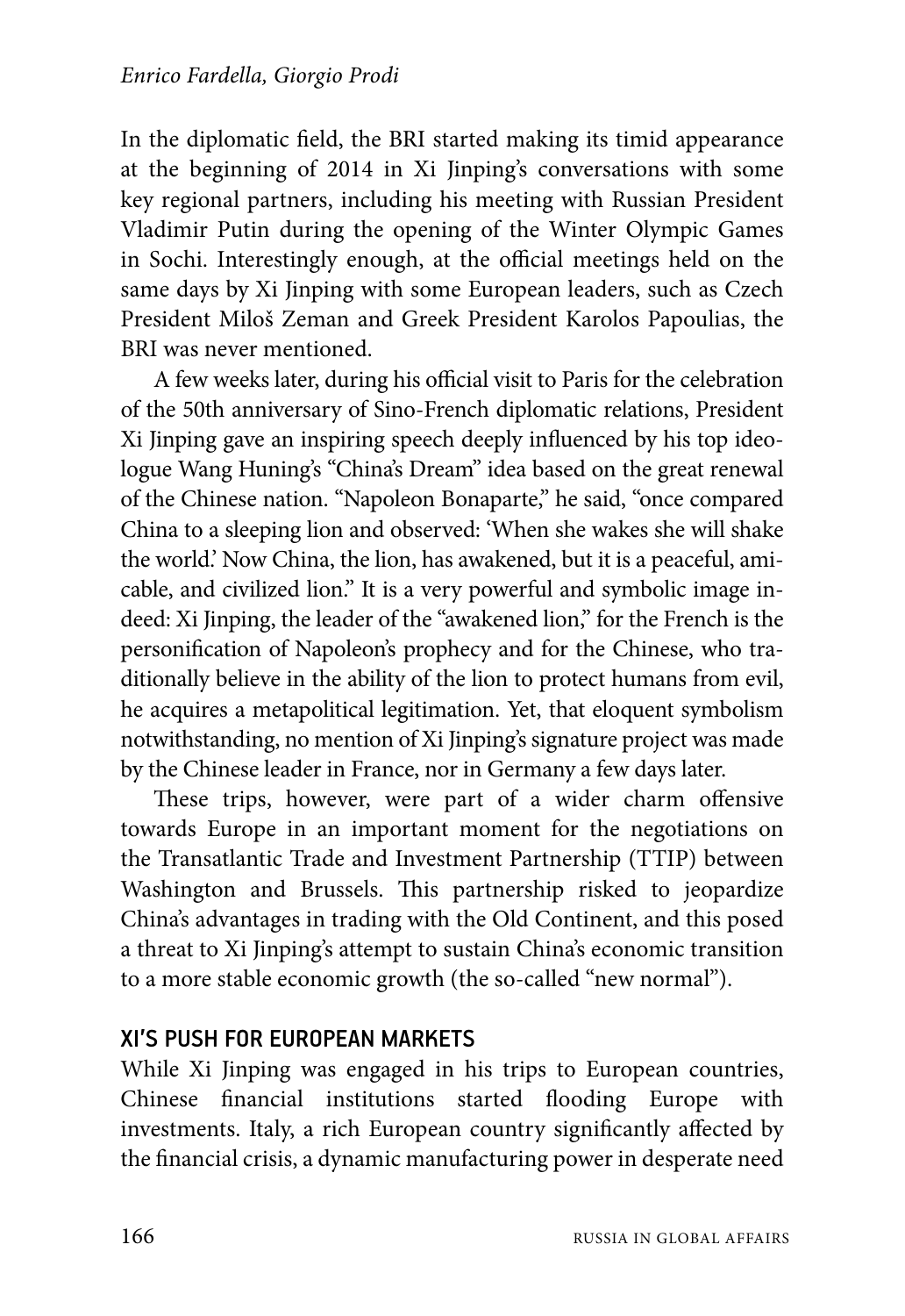of investments, and, what is most importantly, the rotating president of the Council of the EU since July 2014, was chosen as the entry point of the Chinese investment strategy. In 2014, Italy became the recipient of a sudden flow of calibrated investments by the People's Bank of China that acquired 2% of some companies that are strategically important for the country, namely ENI, ENEL, Fiat-Chrysler, Telecom Italia, Generali, and Mediobanca. This symbolic threshold automatically led to a public communication by CONSOB, the Italian authority for the regulation of the stock exchange.

This was a strong political message from Beijing that seemed to have a positive impact on the European public perceptions of China. Between the spring of 2014 and the spring of 2015 the Pew Research Center registered a hike in the European public opinion of China with favorable views growing in Italy (+14%), Germany (+6%), and France (+3%) (Wike, Poushter, Silver, Bishop, 2017). Yet, the BRI had not been public still.

The first mention of the BRI appeared in Europe in 2015. The severe anti-corruption campaign had reinforced Xi Jinping's position within the party and probably weakened some internal resistance to a sound promotion of his ambitious plan. The Chinese government then started to re-launch the BRI by pushing under its umbrella all the latest and earlier Chinese initiatives for the Old Continent.

The National Development and Reform Commission together with the Ministry of Foreign Affairs and the Ministry of Commerce published China's first official action plan on the BRI, a vague but reassuring document that presented the BRI as China's proposal for a peaceful development of Eurasian connectivity (Vision and Actions, 2015). This seemed to be coupling well with the European Commission's Investment Plan for Europe (IPE), better known as the Juncker Plan, a large investment program aimed to attract investments, which was announced in November 2014.

In March 2015, the UK, Germany, France, and Italy joined the Asian Infrastructure Investment Bank (AIIB), which is the BRI's main multilateral bank guided by Beijing. It was an epoch-making gesture of confidence made by the main European powers, which meant their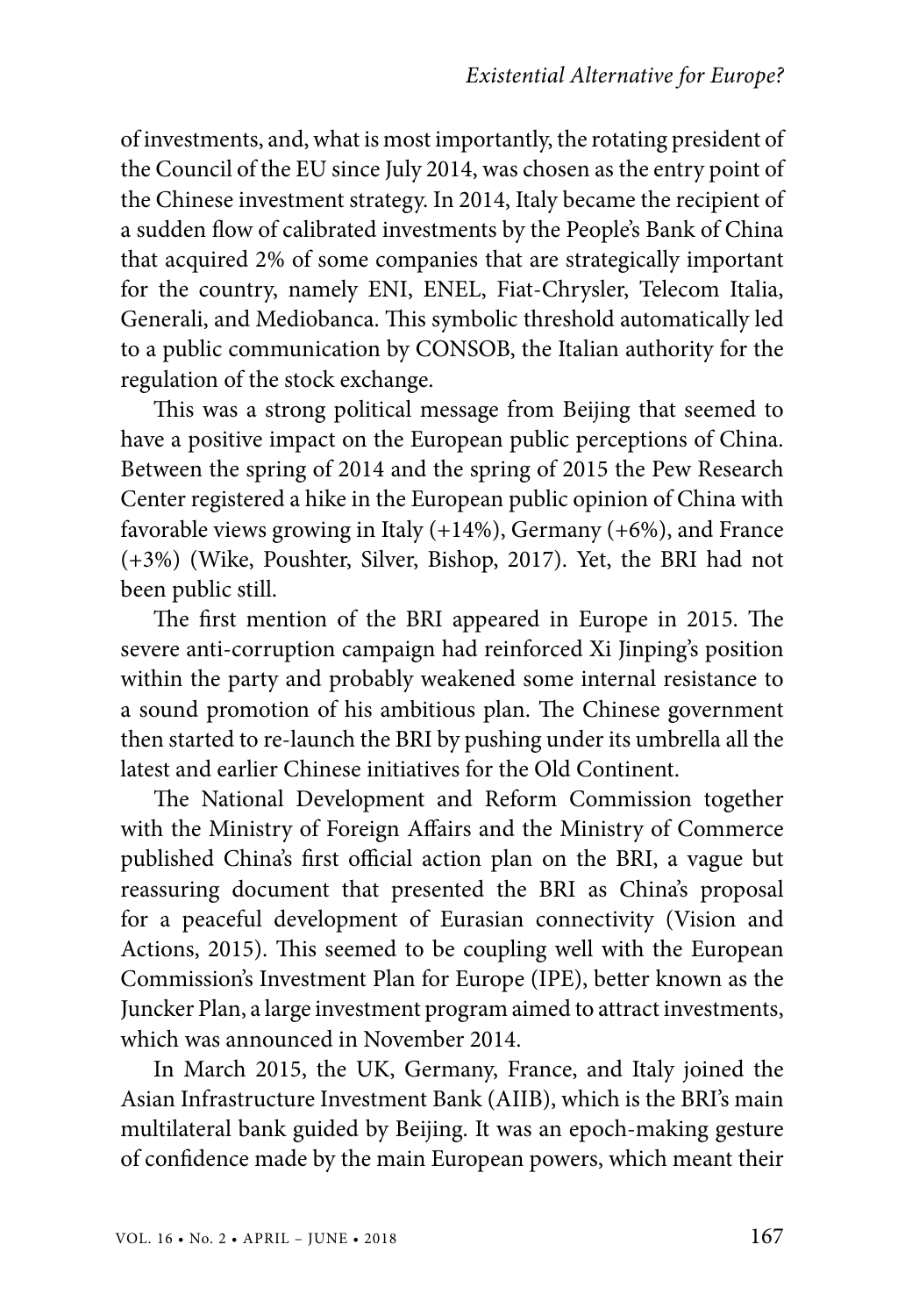acceptance of China's contribution to global development and its role in the world order.

A massive flood of Chinese BRI-branded investments in Europe followed (+36% in 2015) (see EU-China FDI Monitor, 2015). Italy again became the recipient of the most important and symbolic investments: ChemChina's \$7 billion acquisition of the Italian tire maker Pirelli completed with the participation of the Silk Road Fund, a newly-established state-owned investment fund aimed to foster investment in countries along the BRI (see: Silk Road Fund joins ChemChina in industrial investment in Pirelli & C.SpA, 2015).

In the same months, Xi Jinping started to boost the image of the BRI abroad by embarking on the most active diplomacy tour in the history of the PRC (Michael, 2016). The apex of this international promotional campaign of the Chinese leader was reached in the so-called "super" state visit to the UK in October 2015. The marvelous reception given to the Chinese President, the first one to visit London in ten years, by the Royal family strongly enhanced Xi Jinping's image in China and abroad (Why is Xi's UK trip called a "super state visit", 2015).

In the following months, the BRI became one of Xi Jinping's main promotional tools within China for his political "campaign" in the run-up to the 19th Party Congress held in October 2017. The several heads of state that had joined the International Forum on the BRI in Beijing a few weeks before the Party Congress, allowed the Chinese leader to present himself to his comrades as a symbol of a new China, a global superpower capable to shape the future of the world.

The Congress reinforced Xi Jinping's rise to power and included his ideology ("Thought on Socialism with Chinese Characteristics for a New Era") and the BRI into the Party Constitution (Constitution of the Communist Party of China, 2017). Furthermore, Wang Huning and Wang Yang, two of the five members of the BRI Small Leading Group—a special body established in 2015 by the Chinese leader to boost the implementation of his initiative—were promoted to the highest level of the Party hierarchy.

On these premises, the BRI, and Europe's role within it, might be entering a new era. During Xi Jinping's first mandate the BRI fatigued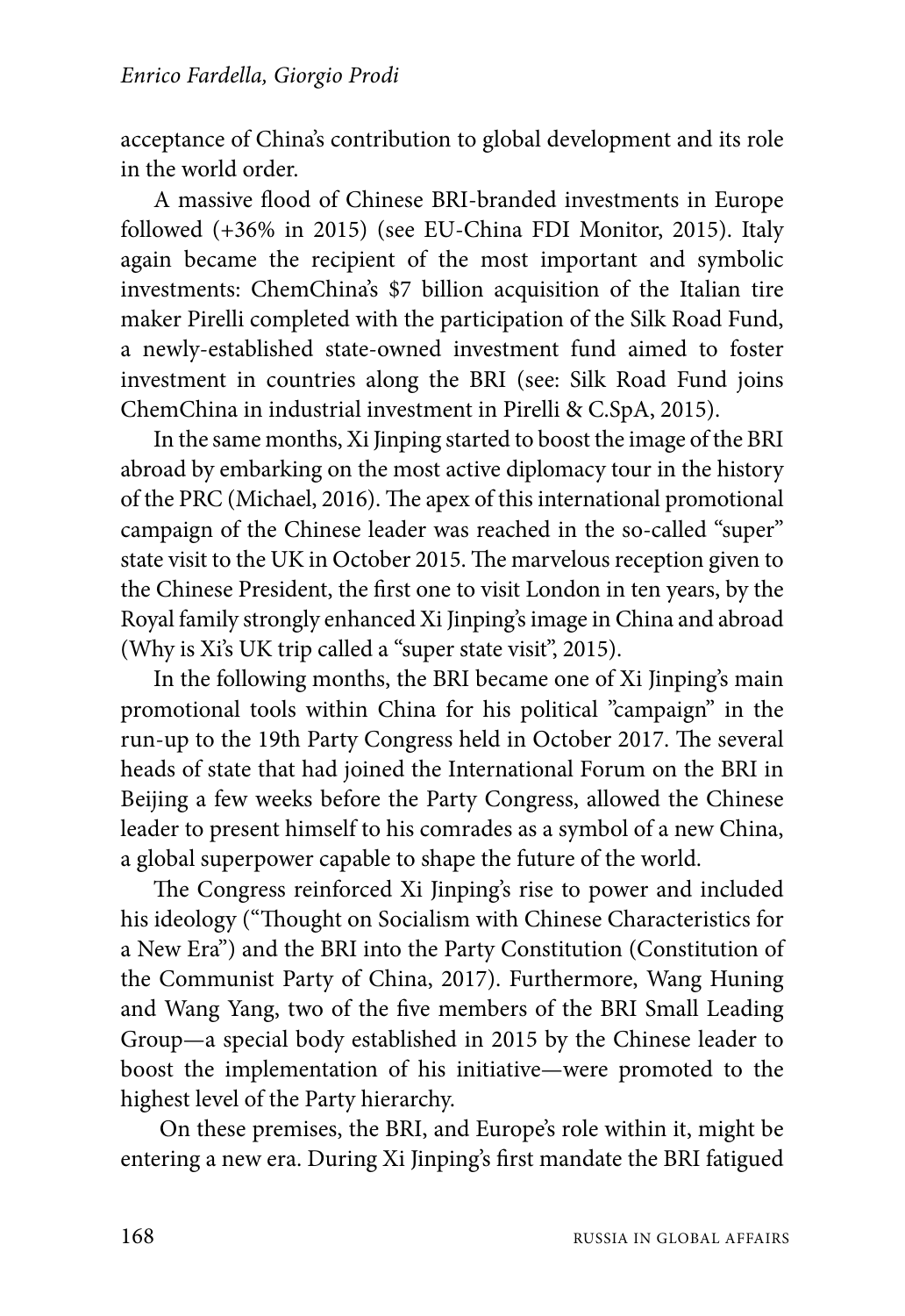to move beyond its domestic rationale and mostly served as a powerful marketing tool to boost the leader's international prestige in order to expand his internal constituency in the run-up to the Party Congress.

However, in Xi Jinping's second mandate, due to the outcome of the Party Congress in fall, the BRI might regain momentum and inaugurate a new stage in China's relations with Europe. In order to understand the BRI's future potential impact on Europe, it is necessary to analyze its main economic components.

#### THE BRI'S IMPACT ON EUROPE

From the European perspective, the most relevant infrastructural projects of the BRI are railways and ports. The BRI's investments in railway and port infrastructure will certainly influence trade relations between China and Europe by lowering transportation costs and increasing trade volumes. New connections will develop trade and have an impact on each European country's trade turnover with Asia. A simulation by A. Garcia and J. Xu using a gravity model reveals that "a 10% reduction in railway, air, and maritime costs increases trade by 2%, 5.5%, and 1.1%, respectively" (Garcia, Xu, 2016). Nevertheless, the effects of new connections should also be analyzed in regard to the specific composition of trade flows.

Half of European countries' imports by railway from China are computers, printers, TVs, and monitors, while one-third of their exports to China are automotive components. The development of railways, hence, will have a greater impact on these sectors and on those countries whose export mix is particularly affected by products that have a high value/weight ratio or belong to supply chains where the "just in time" is particularly relevant. This dictates the need to stimulate the development of a new railway system, as it will allow achieving greater economies of scale and result in long-lasting improvements in logistics.

The cases of Germany and Italy, two strong European manufacturing powers representing continental and southern Europe respectively, may be taken as an example. In 2016, Germany imported €1.85 bn worth of goods from China by rail (2.6% of total imports) and exported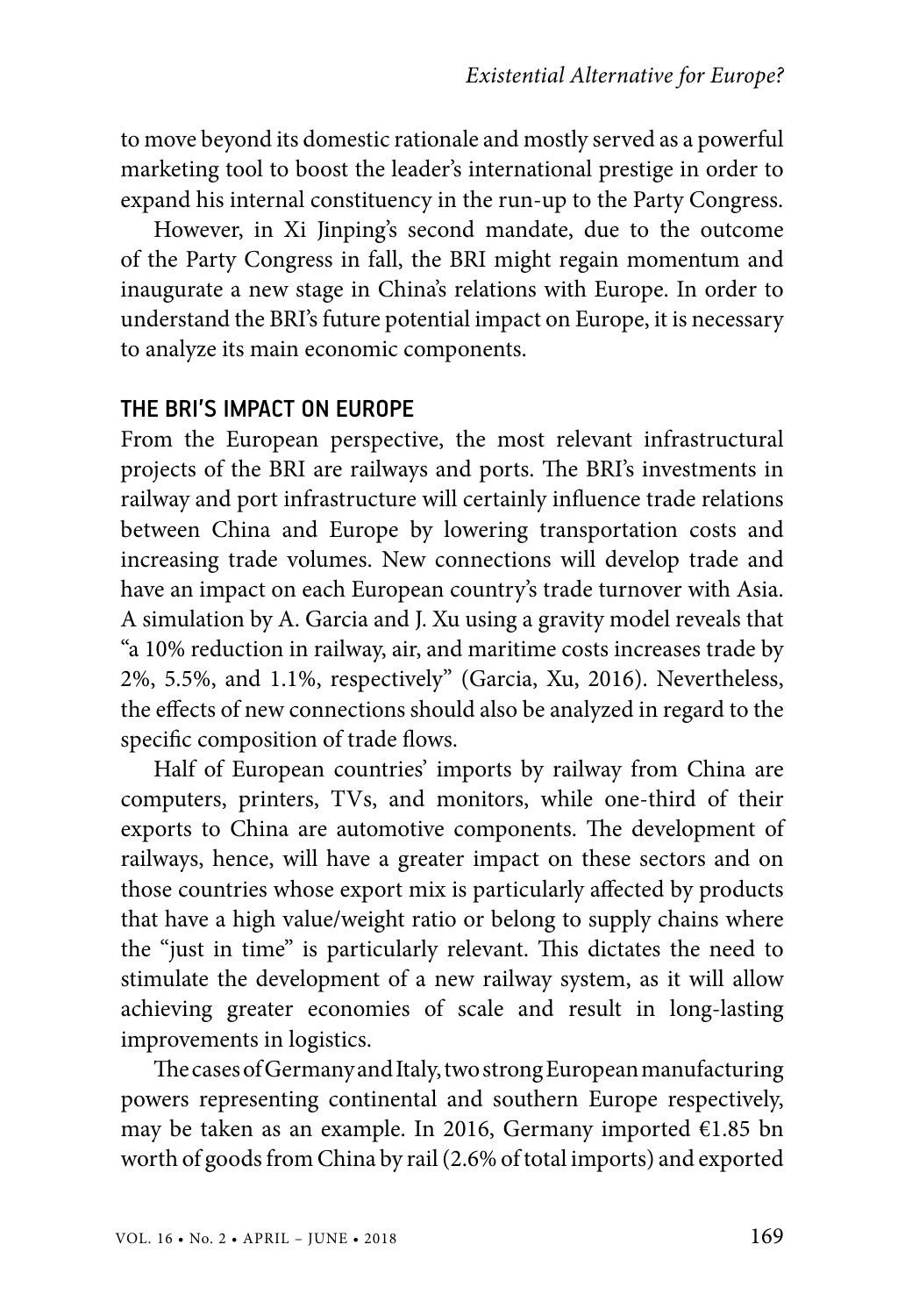€4 bn worth of goods (5.2% of total exports). Italy imported  $€32.5$ mln worth of goods (0.1% of total imports) and exported €15.3 mln worth of goods (5.2% of total exports) by rail (Eurostat, 2017). Both are negligible percentages. In terms of the volume effect, as Germany exports more to China than Italy does, this provides Berlin with stronger potential to exploit the economies of scale and scope created by the development of new railway connections. In addition to this, if we look at the composition of trade, automotive industry accounts, respectively, for 32% of German and 12% of Italian exports to China, so railways will mostly benefit Germany's automotive sectors.

As a consequence, German logistics will be profoundly influenced. The BRI will have its main European railway hubs in Germany and Poland, and this will boost the competitive advantage of industries located nearby. The case of the automotive industry is quite representative. If today the Italian proximity to the Suez Canal provides a component producer based in Italy with an overall advantage of 4/5 days over its German competitors (35/40 days versus 40/45 days), the development of railways might provide the German companies with 1 or 2 days of advantage over Italian producers. To conclude, the overall impact of the railway development might be more evident in Northern and Eastern Europe. This is confirmed by preliminary data that show that Germany, Poland, and the Czech Republic are the source of 80 percent of the total European railway trade with China (Eurostat Database).

However, railway transportations have been representing only a small part of Sino-European bilateral trade. In 2016, only 1% of total Sino-European trade volume was shipped by train (accounting for 2% of total trade turnover). This volume is less than the trade shipped by train between Germany and France together with Germany and Italy alone.

Furthermore, railway routes are a much more expensive option than sea shipping. Today, railway transportation costs between Europe and Asia are two to three times higher compared with maritime costs. Greater volumes, service lines, and logistics investments will certainly contribute to lower railway transportation costs and this will stimulate an increase in volume. Yet, this will not alter the main advantages of maritime routes. The OECD estimates that in 2050 Europe–Asia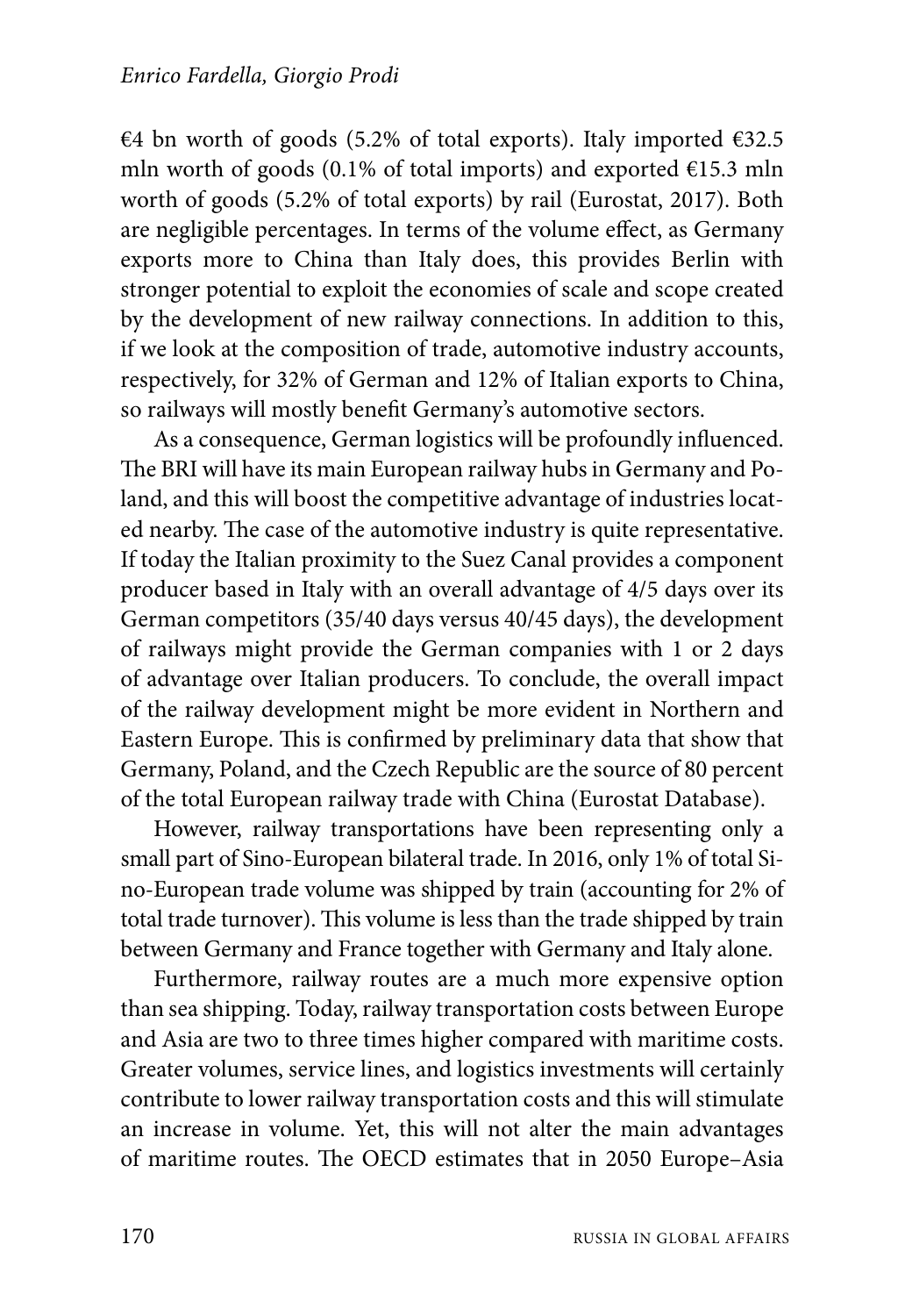railway routes will be able to absorb between 0.5 and 1 million TEU out of a total of 20 million containers, a mere 2.5 to 5 percent of total shipments (OECD Final Report, 2010).

Moreover, huge investments will be needed in railways in order to reach these volumes. Track gauge in Europe and China is much smaller (1,435 mm) than in the former USSR region (1,520 mm), and that forces trains along the route to be unloaded and reloaded twice, pushing up transportation costs. In order to control costs along the China–Europe railway routes, long trains (greater than 2 km in length) should be used. But, most of the European train stations use platforms between 500 and 750 meters long and it will not be possible for them to host that kind of trains (AGTC, 2012).

The maritime route of the BRI then is going to be the most relevant component of Xi Jinping's initiative both in terms of volume (93% of total trade in 2016) and value (61% of total trade in 2016) of goods in the Sino–European trade. This will reinforce the status of the Mediterranean and Southern Europe as the terminal point of the main BRI shipping route (Eurostat, 2017).

According to the data provided by the Studi e Ricerche peril Mezzogiorno (SRM), the recent years saw a global transformation of maritime traffic. In 1995, the Transpacific route between Asia and America ruled the market, controlling 53% of global traffic, while the Europe– Far East route, which connected the European markets to the Chinese manufacturing sites through the Suez Canal and the Mediterranean, absorbed a mere 27% of the global market. Twenty years later, in 2015, the distance between these two routes dropped in favor of the Europe– Far East route that today controls 42% of global traffic vis-à-vis the 44% controlled by the Transpacific route. At the same time (between 2001 and 2015), the volume of traffic that crossed the Suez Canal jumped by 124%, with the Mediterranean controlling 10% of global trade.

This transformation, propelled by the epoch-making growth of the Chinese market, seems to have a virtuous impact on commercial, infrastructure, and logistical dynamics in the Mediterranean. In 2001, the Mediterranean ports managed to attract a mere 34% of the goods that passed through the Suez Canal. All the rest "escaped" through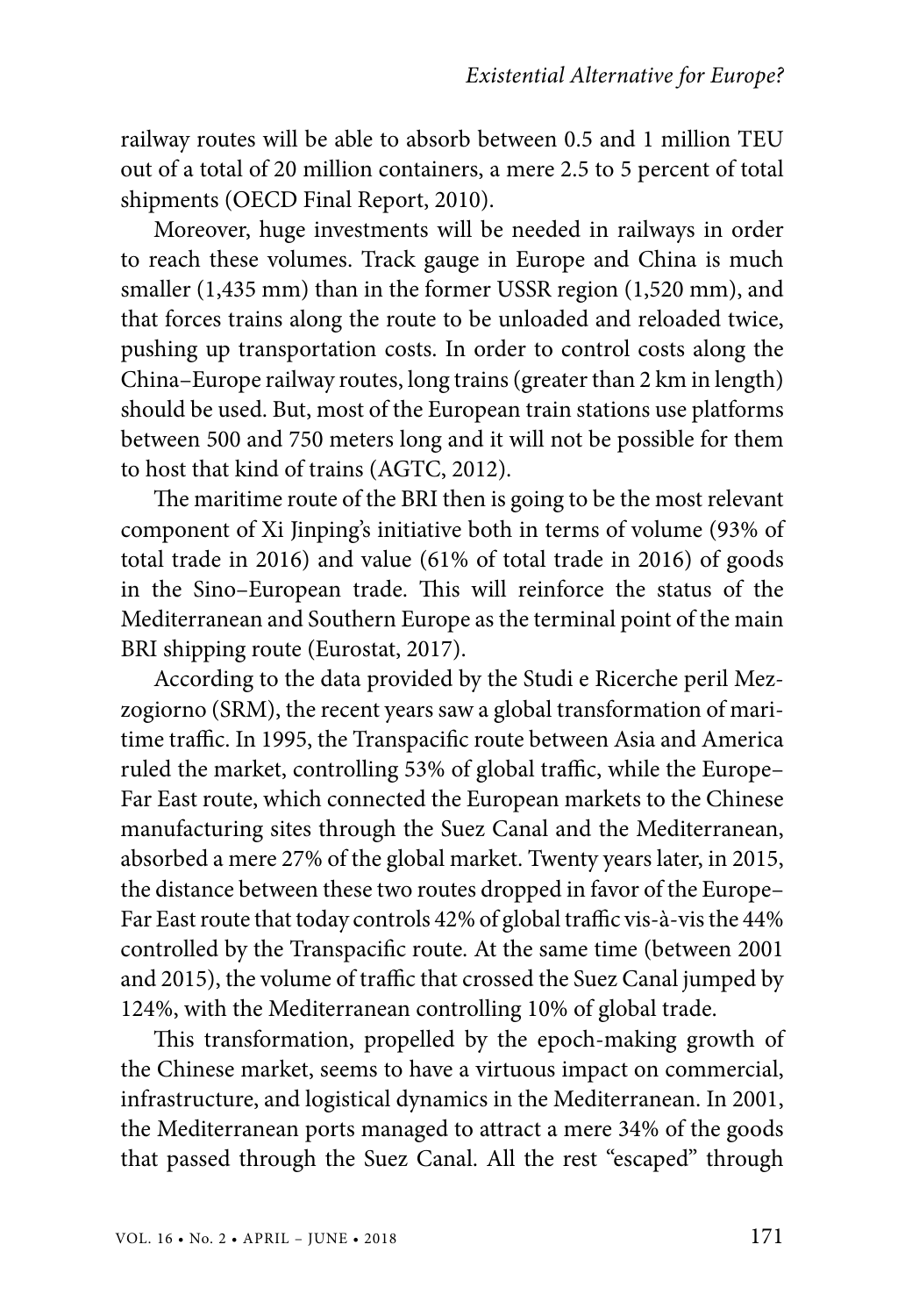Gibraltar and was absorbed by Northern European ports such as Rotterdam and Hamburg. Today, however, 56% of the same traffic remains in the Mediterranean.

This "new centrality of the Mediterranean" is being intensified by the parallel impact of three concurrent factors:

- expansion of the Suez Canal in August 2015 that doubled the daily capacity of cargo transit;
- emerging "naval gigantism," or the strategic use by the main shipping companies of huge vessels (between 13,000 and 22,000 TEU) that can only be hosted by the Suez Canal;
- acceleration of global alliances made by shipping companies to reinforce their economies of scale, as in the case of the Ocean Alliance, consisted of the China Ocean Shipping Company (COSCO), CMA CGM from France, Evergreen from Chinese Taiwan, and OOCL from Chinese Hong Kong, which controls 35% of the Europe−Far East route trade and 40% of the Transpacific route trade.

These three concurrent phenomena (i.e. Suez enlargement, naval gigantism, and global alliances) are progressively reinforcing the competitive advantage of the Europe–Far East route, making it even more convenient than the Transpacific route for the Chinese cargo directed towards the American north-eastern coast. These processes provide the Mediterranean with an unprecedented "centrality" within both of China's most important trade segments with Europe and the U.S.

This development offers new opportunities to all Mediterranean ports that can provide Chinese shippers with faster access to the main European markets. This creates a fierce competition that is not limited to ports, but also involves global terminal operators, and multimodal logistics and transport service providers (Notteboom, 2015).

China's largest state-owned shipping company, COSCO, is investing massively in port infrastructure in the Mediterranean segment of the BRI. The most noteworthy of COSCO's investments is the Port of Piraeus, where the Chinese company spent  $E$ 5 bn on the acquisition of 67% of the port ownership and the expansion of its terminals,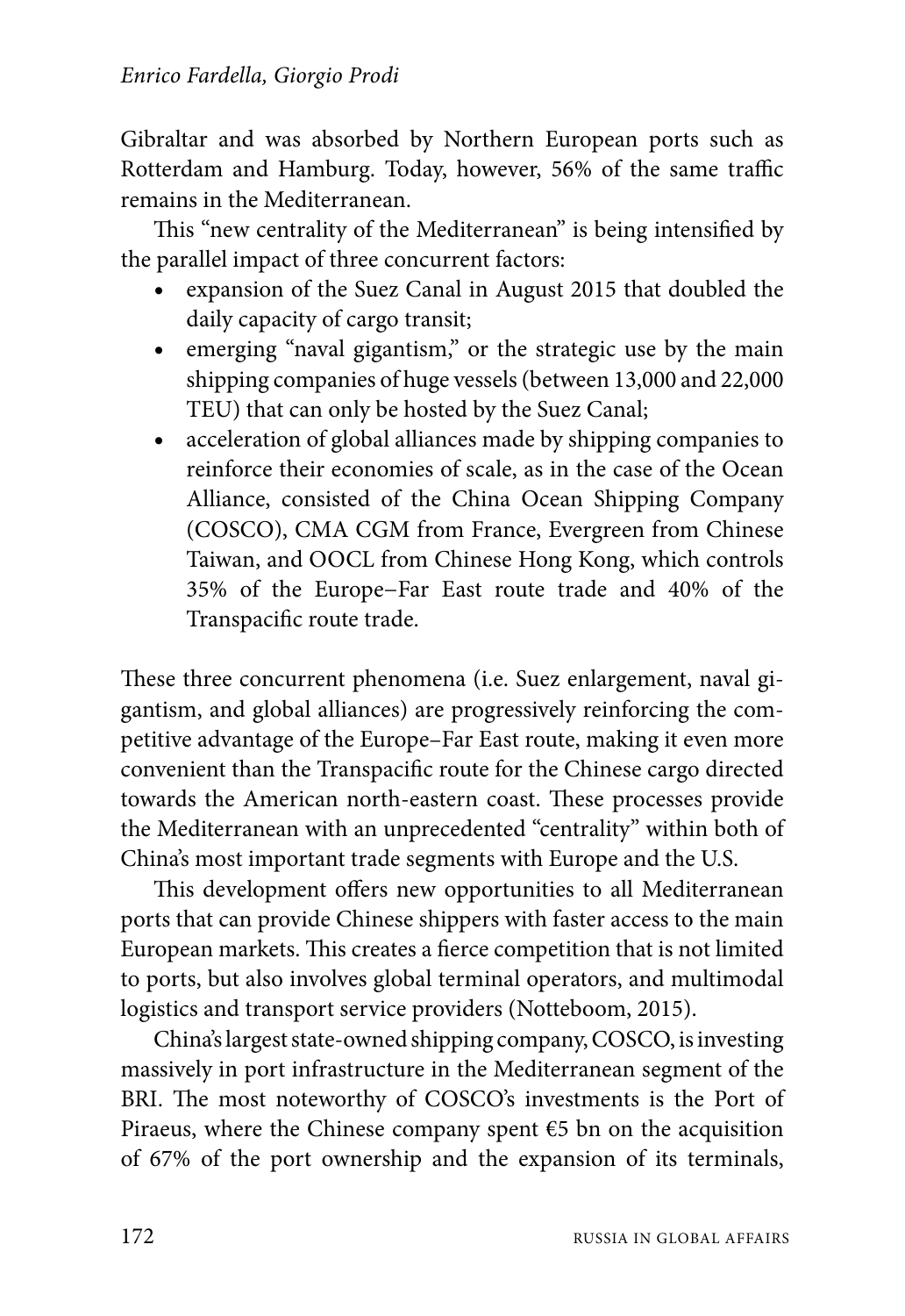becoming the first Chinese company to be the majority shareholder in an EU member's port ownership.

As a result of the Chinese investments, Piraeus experienced rapid growth shifting from 2% of total Mediterranean traffic absorbed in 2008 to 13% in 2015.

COSCO planned to increase the port's potential to 35% by 2018, bringing it to the total capacity of more than 6 million TEU annually (The One Belt One Road Initiative: An Opportunity for Western Balkans, 2016). According to the Foundation for Economic and Industrial Research of Greece (2016), COSCO's investments in the Port of Piraeus may increase Greece's GDP by 0.8% by 2025.

The Port of Piraeus is not simply growing in size but is also changing in nature. If China's plan to connect it to Budapest via a high-speed train system succeeds, the port will be transformed from a transshipment station into China's main gateway for Central and Eastern Europe. According to the agreement signed in November 2015 between China and Hungary, the completion of the Budapest– Belgrade line, the first segment of the Piraeus–Budapest railway, will be financed by the Export-Import Bank of China with a 20-year loan that covers 85% of the total \$1.8 bn needed for the construction conducted by China Railway International Corporation.

However, this agreement raised serious concerns in the European Commission, which investigated Hungary for choosing the Chinese developer without going through a public tender process as prescribed by EU public procurement regulations. In late November 2017, Chinese developers started the construction of the project in Serbia while the Viktor Orban government in Budapest announced a procurement tender for the completion of the project in the Hungarian section.

The expansion of Piraeus as COSCO's main shipping hub will allow the port to attract and absorb greater volumes not only from other ports in the Mediterranean, but also from the ports in Northern Europe, boosting competition in this sector. With the full development of the port and its related railway network that will connect it to Budapest, the most dynamic shipping companies will likely prefer to use this area as a distribution network not only for the Balkans and Eastern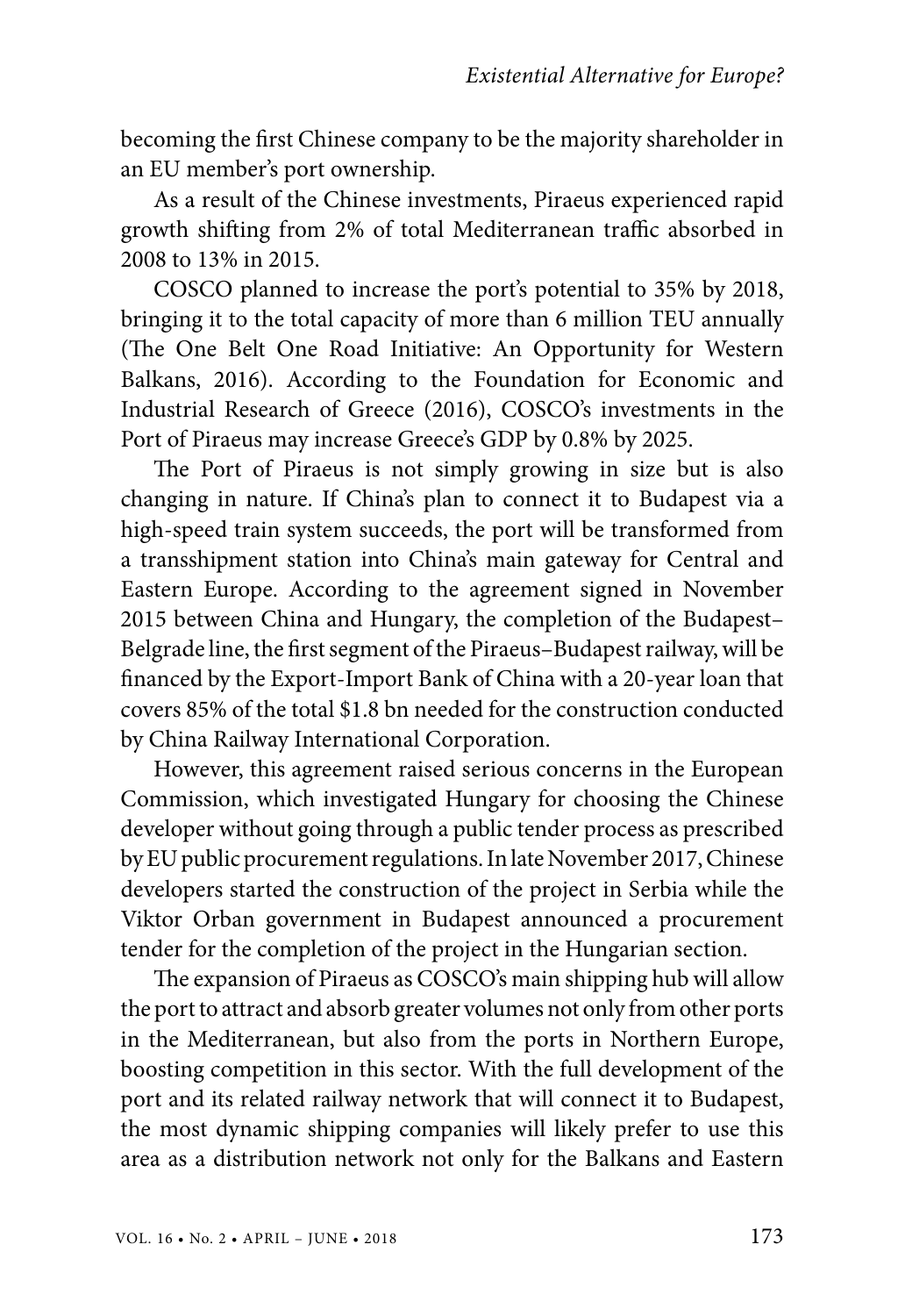Europe but also for North African and Western European countries. Key global players like Huawei, ZTE, and Samsung are already moving in this direction (Reply by the EU Delegation to China, 2017).

\* \* \*

The next months might be crucial for the role of the BRI in Sino-European relations. Xi Jinping's centralization of power after the Congress and the insertion of the BRI in the Party Constitution will allow the Chinese leader to transform the BRI from an instrumental facelift of the previous "Going Out" policy into a fully-fledged and long-lasting restructuring of global value chains designed around China. Trump's controversial approach to the EU and Brexit, potentially growing tensions between Washington and Beijing on trade, the EU's need for infrastructural development, lack of security conflicts between China and Europe and their mutual interest in economic revitalization and security in the Mediterranean and the Middle East, are all factors that might favor Sino-European cooperation within the BRI framework.

Some interesting progress is already happening in this direction. While recent China's infrastructure investments in Europe have targeted individual countries rather than the EU as a whole, China's membership in the European Bank for Reconstruction and Development (EBRD), the EBRD's and the European Investment Fund's agreements with the Silk Road Fund show a positive change of direction in this regard (China: EBRD shareholder profile, 2016; Pyrkalo, 2016; European Investment Fund, 2017). Furthermore, the launch of the China Railway International Corporation within the Connectivity Framework should help in promoting synergy between China's BRI and the EU' Trans-European Transport Network policy and favor cooperation in areas such as infrastructure, equipment, technologies, and standards.

Anyway, until today the structural incapacity of Brussels to coordinate and centralize continental industrial and infrastructure policies coupled with the EU members' after-crisis thirst for investments, have been making the BRI impact on Europe yet another occasion for internal division and competition (as shown by the case of Belgrade–Budapest railway).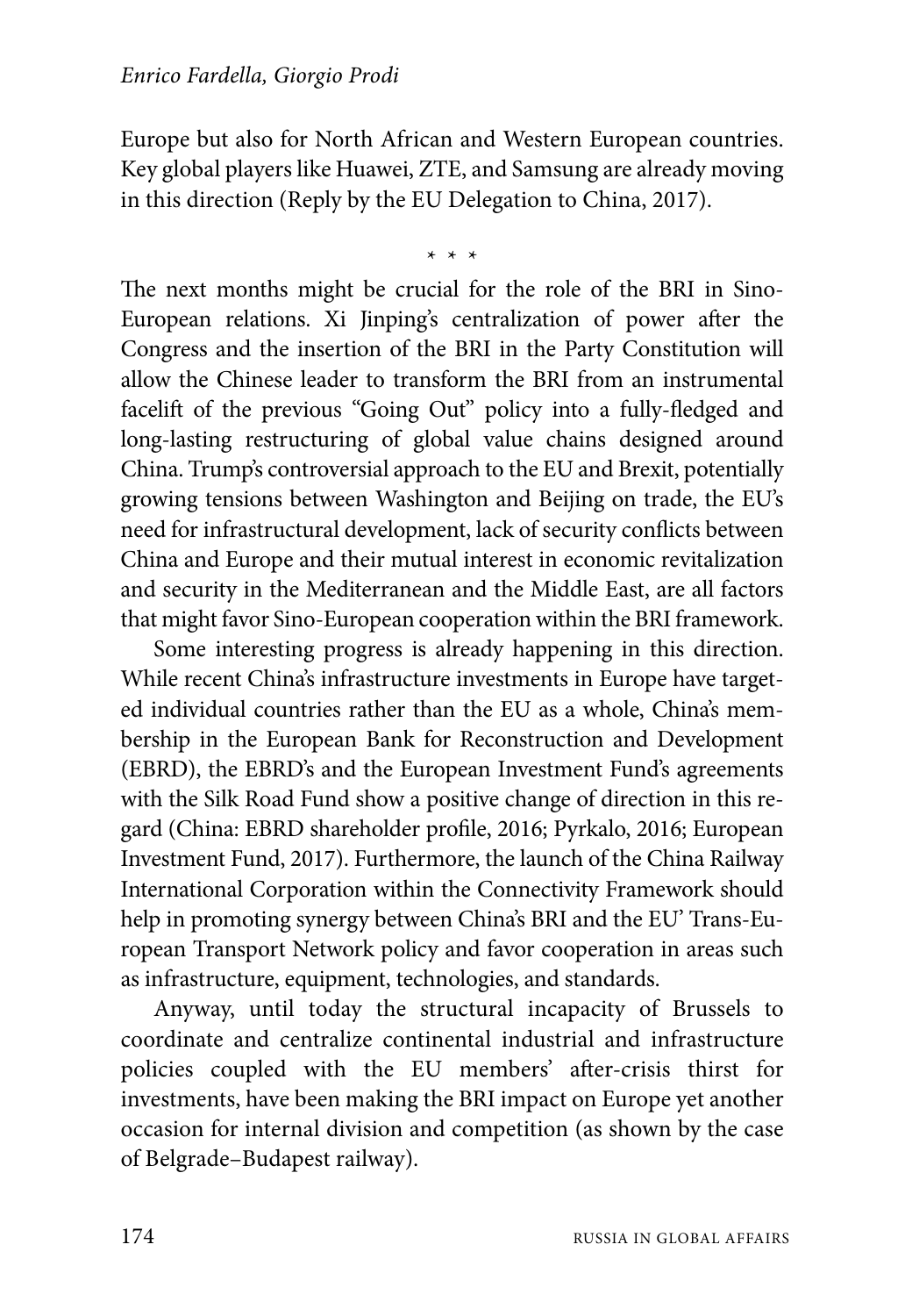The ambitious upgrade of the BRI in Xi Jinping's second mandate might impose an existential alternative on Europe: either deadly Balkanization of economic strategies, or a futuristic restructuring of the European mechanism that will empower the EU to actively influence the course of China's new emerging order.

#### References

AGTC, 2012. European Agreement on Important International Combined Transport Lines and Related Installations (AGTC). Economic Commission for Europe. Inland Transport Committee, Working Party on Intermodal Transport and Logistics, Fifty-fifth session, Geneva, November 6–7. Available at: http://www.unece.org/fileadmin/DAM/trans/doc/2012/sc2/ECE-TRANSSC2- 2012-01-ECE-TRANS-WP24-2012-05e.pdf

China: EBRD shareholder profile, 2016. *European Bank for Reconstruction and Development,* January. Available at: http://www.ebrd.com/who-we-are/structure-and-management/shareholders/china.html

Constitution of the Communist Party of China, 2017. Revised and adopted at the 19th National Congress of the Communist Party of China on 24 October. Available at: http://www.china.org.cn/20171105-001.pdf

EU-China FDI Monitor, 2016. 4Q 2015. Update: Public Version, 2016. European Commission, January. Available at: http://trade.ec.europa.eu/doclib/ docs/2016/march/tradoc\_154343.pdf

European Investment Fund, 2017. EIB Group cooperation with China to be strengthened with new EUR 500 million Silk Road Fund equity investment initiative. 2 June. Available at: http://www.eif.org/what\_we\_do/ equity/news/2017/ eib\_silk\_road\_fund\_initiative.htm?lang=-en

Eurostat, 2017. Eurostat – EXTRA EU trade since 2000 by mode of transport (HS2-HS4) [DS-043327]. Last update: 15-12-2017.

Eurostat Database. Available at: http://ec.europa.eu/eurostat/data/database

Foundation for Economic & Industrial Research, 2016. The economic impact of the privatization of the Piraeus Port Authority: Summary. March. Available at: http://iobe.gr/docs/research/en/RES\_03\_08032016\_PRE\_ EN.pdf

Garcia, A. and Xu, J., 2016. China's Belt and Road initiative: Can Europe expect trade gains? *Bruegel Working Paper,* No. 5. Available at: http://bruegel.org/wpcontent/uploads/2016/09/WP-05-2016.pdf